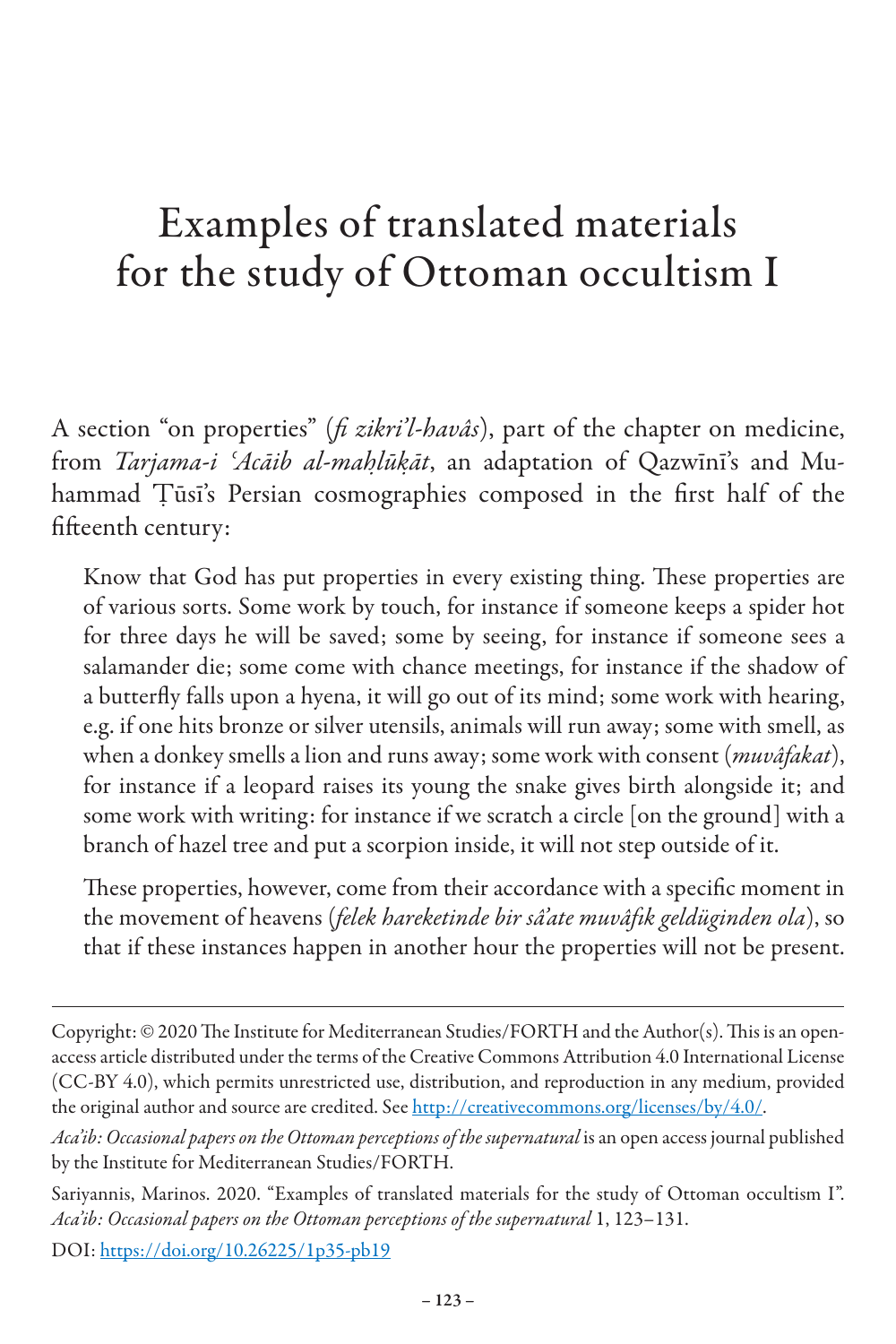The rotation of the soul (*gönül dönmekligi*) resembles the rotation of a mill: if one puts some clay on its wheel and attempts to aim at it with another piece of clay with a bow, one will find the target once every hundred times. Now this sky also turns all the time; if an hour is auspicious and a person acts in accordance with it, he will think that this time will come again [and that he will be always lucky], but there is a time which will not [be auspicious]… We said again that the science of stars and zodiac signs is very important. Nobody knows its secrets but God. And we said this much about the knowledge of properties, because it comes out of experience (*mücerrebdür*) that yellow amber attracts the straw.

Source: B. Sarıkaya with G. Kut (ed.), *Tercüme-i Acâ'ibü'l-mahlûkât ve garâ'ibü'lmevcûdât* (Istanbul 2019), 360.

 $\sim$ 

Excerpts on the jinn and ghouls from *Dürr-i meknûn*, the famous cosmology from the second half of the fifteenth century often attributed to Ahmed Bīcān (d. after 1466): after the creation of Man, the jinn were exiled to islands, but

now from time to time they remember their old abodes and return, settling in the roots of trees or near waters and sources. These places are called *ayazma* [sacred fountain, Gk. αγίασμα]… most unbelievers believe in these, saying that this or that source or tree is exalted (*ulu*).

A section about ghouls (*gûl*) from the same cosmology:

Some say, they are also [another] creature. And some say, they are jinn. When this tribe of jinn wants to climb up to the sky, the angels that reside between earth and sky hit the jinn with the fire they have in their hands; as soon as they see the jinn, they throw the fire and hit them. The jinn fall [on the earth], they are forgiven and become ghouls, they say. At nights they appear in front of travellers in the mountains, taking a human form; the travellers think they are men and ask for the road, and thus they get lost; even if they find their way, they do so with great pains. Some have seen [ghouls] in the form of a hairy dervish (*saçlı derviş*) who rides stags and wanders in the mountains. When he is seen outside of the road, he disappears. The stupid, the ignorant, the light-headed see him and make stories, that a saint rides a stag in the mountain. Most of them are these irreligious (*bî-namaz*) dervishes (*ışık*) or these wanderers (*gurbetler*; *kurbet çingeneler* in Sakaoğlu's ms.) who go with a stag from door to door asking for alms, saying that the stag is the saint's horse… Hey stupid, ignorant ones! What kind of story is this, saints who ride a stag and wander in the mountains! This is the job of jinn and ghouls. Or [what about] those who arrive at *ayazma* sources, hoping to get some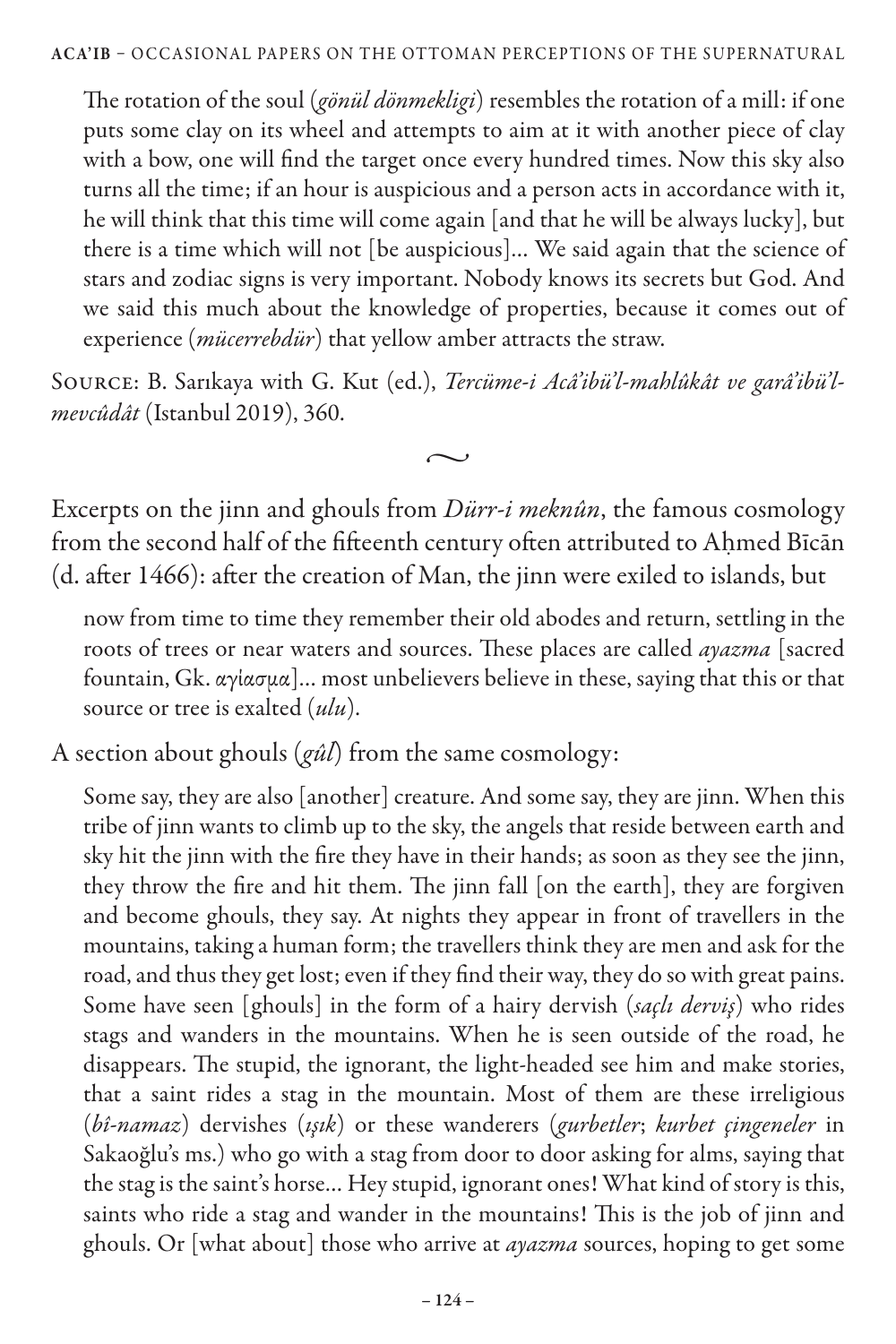cure? Wherever there is a source or a well, some jinn will come and settle. People come and… ask for their wishes. What kind of miracle (*keramet*) can be in water? They say there are saints here: the jinn are the saints of the ignorant…

Now it is evident that the jinn and the demons (*şeytan*) are enemies of mankind. They make people lose their way with a thousand ruses and tricks. The ignorant search for a reason to believe in vain things. Most of these [jinn and ghouls] are to be found in the Balkans (*Rum ili*), they do not live in other places…

These jinn and demons (*şeyâtîn*) are [a sort of ] creatures. But the *peri*s are a different kind of creature. Some say that *peri*s also are of this kind; [but] the *peri*  is friendly to man and close to humans. It can be killed, whereas the jinn and the demons cannot. The Sultan of the *peri*s is Kâzeb. And they are also called Nîlûter. The *peri*s are abundant in the mountain of Akır, in Isfahan and in Mazenderan; they can also be found in Russia and Europe (*Frengistan*).

Source: L. Kaptein (ed.), *Dürr-i meknun. Kritische Edition mit Kommentar* (Asch 2007), 125/403 and 281–285/534–537; A. Demirtaş (ed.), *Dürr-i meknun (Tıpkıbasım – İnceleme – Çevriyazı – Dizin)* (Istanbul 2009), 122 and 201–203.

Excerpts from Firdevsī-i Ṭavīl (Firdevsī-i Rūmī, Uzun Firdevsî, Türk Firdevsī; 1453–after 1517)'s *Daʿvet-nāme* ("Book of conjurations"), an essay on angels, jinn and the ways to invoke them, composed in 1487:

 $\sim$ 

Apollonius (Belinās Ḥakīm) says that there are eight conditions for the science of conjuration. The first condition is that [the practitioner] must eat no meat and must make his passions (*nefs*) obedient to oneself. And to punish his passions, he must keep by all means his spiritual self (*nefs-i ruhânî*) in power. When his spiritual self is prevalent, then this person is close to the jinn (*ervâh*). He must eat vegetables and two pieces of bread every day, of a hundred dirhem each. And he must always walk in cleanliness and never stop praying… The second condition is that the conjurer needs to have seven bottles; and in every one of them there shall be [notes with?] the name, the figure, the seal, the incantation (*'azîmet*), the spy, the interpreter, the question and the answer of the angel appointed to each day of the week; because a conjurer must know all these. God willing, we will explain this later. The third condition is that, after learning the hours and the incense [of these angels], a conjurer must have seven chairs and seven incense burners and seven halters (*carîr*) and garments of seven kinds, each one in the colour of the seven planets; and he must know the seven sermons (*hutbe*) and the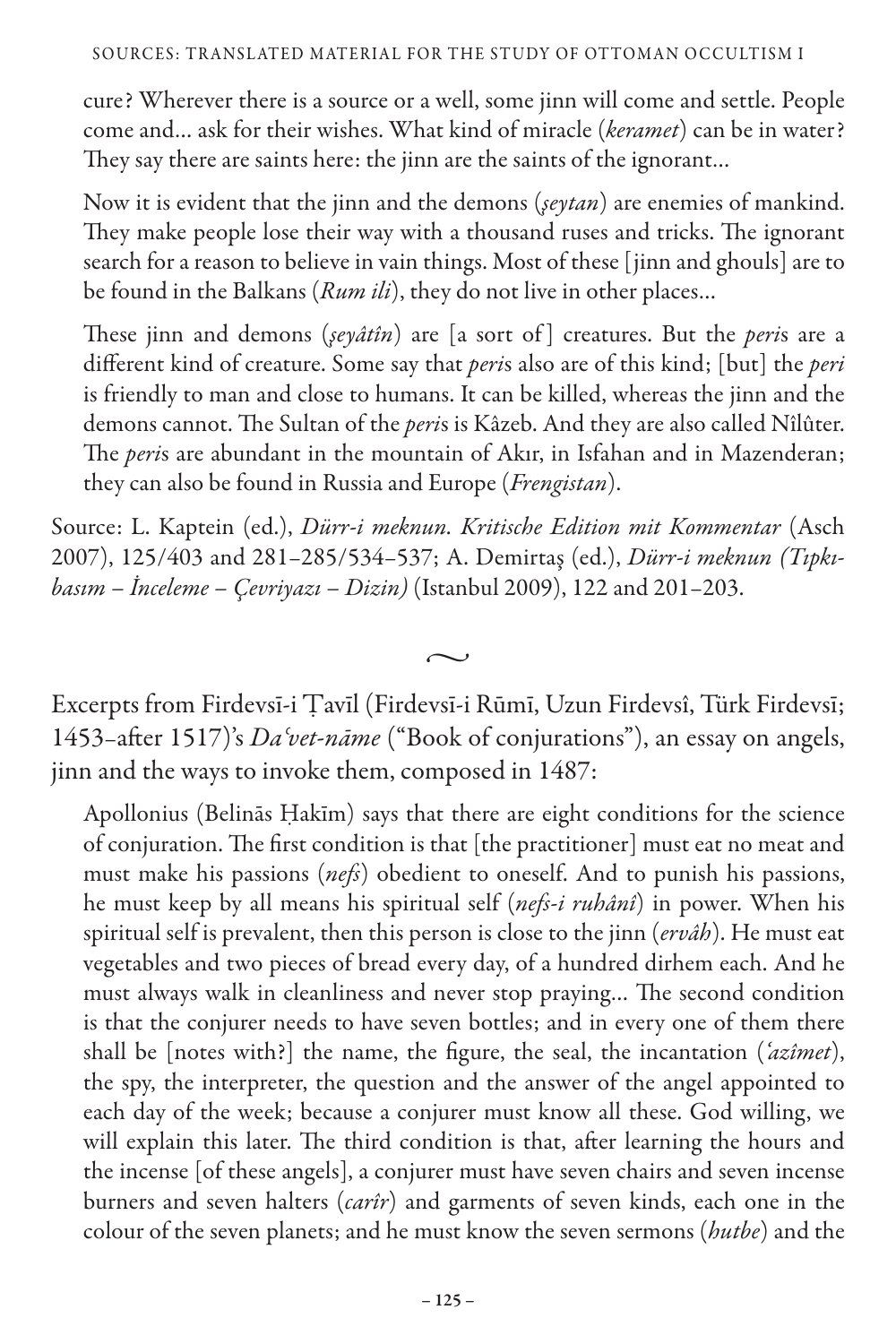seven handkerchiefs and praises of seven kinds and the names of the seven angels and of the seven highest of the jinn (*cinnî uluları*). God willing, we will explain this in the appendix. The fourth condition is that the conjurer should stand on a high place, or on a high hill, or in a high kiosk; or near running water, or near an old fountain, or near a well. And when he makes the conjuration, he must write on a paper or on the surface of the wall the forms of the 24 prophets, or at least their holy names… The fifth condition is that the conjurer shall not keep at home dogs, mules, roosters, monkeys, snakes and other similar animals, for the jinn get offended by them and do not answer the conjuring; the voice of a dog must not be heard from a neighbor either. And corrupt, irreligious (*bî-namaz*) or women must not be accepted in the house where the conjuring takes place. And he must not keep at home bows, swords, guns and other weapons; the jinn are afraid of these. The sixth condition is that when the conjurer travels, he must carry various handkerchiefs, and know incantations of seven sorts. And in every town he enters in order to make a conjuration, he must recite the *Ahd-name* of Suleyman and burn incense, so as for the appointed [jinn] of this town, which are to be conjured, get obedient to him and like him. Similarly, he must recite the *Ahd-name* of Suleyman and burn incense at the beginning of every month. If you ask what is this incense: aloeswood, sugar, labdanum, mastic, white hemp and gentian; incense is made from these six elements and burnt, while [the conjurer] recites the *Ahd-name* of Suleyman nine times. The seventh condition is the following: every month, that is every thirty days, the Sun passes from one sign of the zodiac… The conjurer must conjure the seven angels [appointed to each sign]… The eighth condition is that a conjurer must necessarily know the *Ahd-name* of Suleyman b. Davud. Without the *Ahd-name* it is impossible to make any deed…

Because if somebody wishes to conjure [jinn or angels] (*da'vet*) or to act through charms (*nâr-ı necât*; recte *narencat*) or talismans or magic squares and other ways, all these actions cannot be valid unless one knows the hours, the mansions, the auspicious and unlucky times of the moon, and also the situation of the six planets….

When the Sun arrives at the sign of Sagittarius, with God's order an angel descends from the highest stratum of the seventh heaven and becomes appointed to the Sun. Under his orders, there are 800,000 [times] 80,000 angels; under each one's orders, 200 times 22,000 angels; and under each one's orders, 125,000 jinn, which come to earth and influence it. And the name of this greatest angel is Kefhatayil. His form resembles that of a human; he has one head and two hands; he holds a javelin on one hand and a mirror on the other. This is his form: [illustration]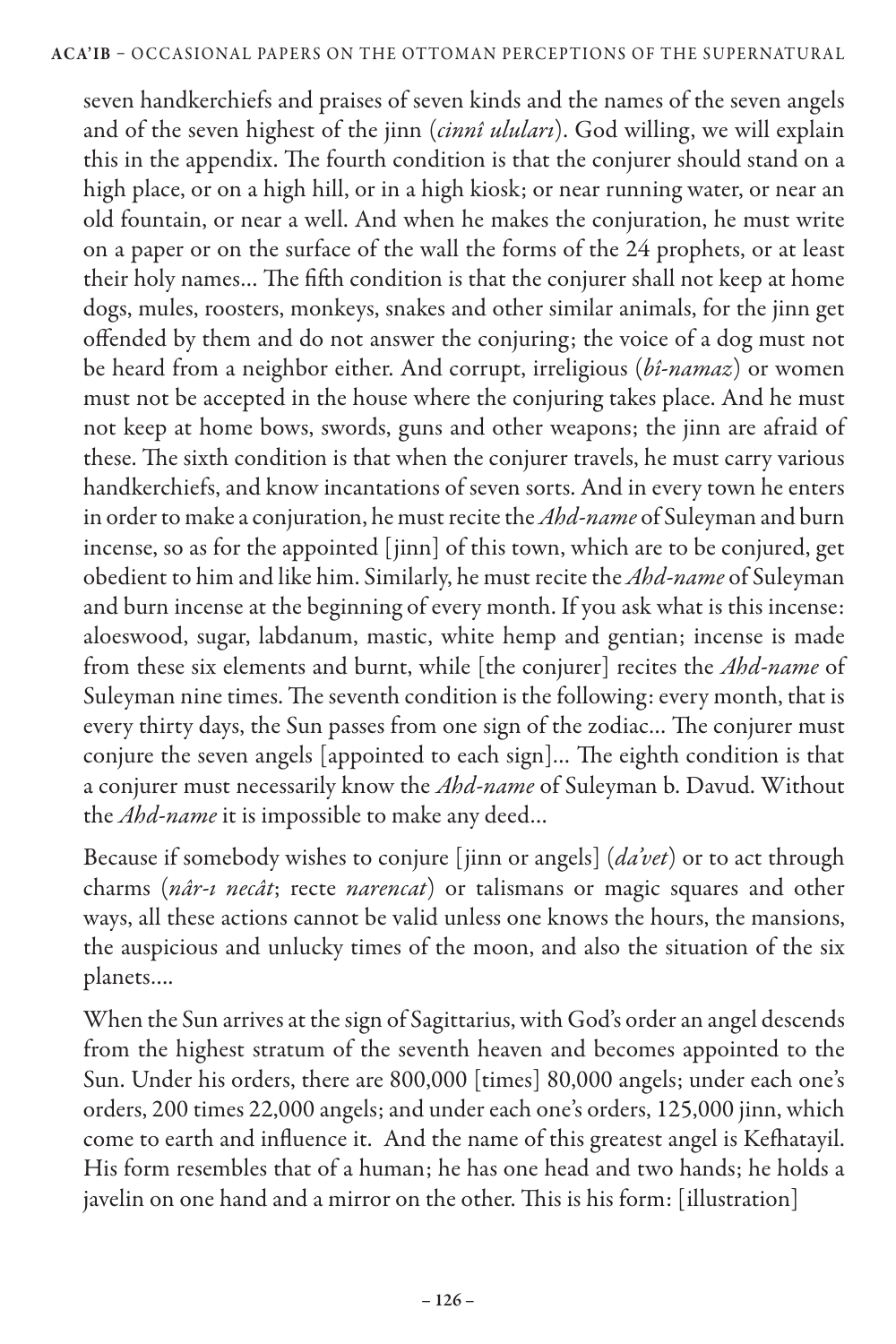## S OURCES: tra nsl ated material for the study of Ottoman occultism I

And this angel has his seal (*hâtem*) too. If someone has no familiarity with his woman [the woman he loves], he writes this seal upon a piece of paper with musk and saffron, and buries it inside this house [of hers]; and thus they love each other greatly. The seal is this: [illustration]

And also this angel has his praise to God (*tesbîh*), and with the power of this praise he becomes appointed to the Sun and reads [it; *âfitâba müvekkel olup okur*]. And whoever wishes to obtain authority and asceticism [? *zühd ü salâhiyyet üzere ola*], may repeat this praise at the first hour of Thursday. God the Highest will grant him success in all his deeds. And if you wish that everybody in the world talk about your kindness, write this talisman on a piece of paper and carry it inside your cap. The talisman is thus: [illustration]

And again for love you can write this tablet (*levh*) on a piece of tinfoil in the hour of Jupiter, together with the name of your beloved, and leave it in the treasury of the bathhouse; this person will instantly love you. This is the tablet: [illustration]

And his praise of God (*tesbîh*) is also the praise [told by] Jupiter. But in this place his praise was not written; we did not write it either. But his incarnation (*tekvîn*) has the features of Jupiter; he sits on a prayer rug and says the praise. This is his picture: [illustration]…

There is a story that a certain Süleyman Mağribî, from among the masters of the Maghreb, was very competent in talismanic science. He was observing the skies and found a star of destiny (a conjunction? *bir tâli' buldı*), when the sun was in the sign of Aries [etc. etc.]. He called for a goldsmith and gave him some gold, asking him to make a golden box and a figure. The goldsmith indeed built a small golden box and a figure; he brought them and put them in front of Süleyman. Süleyman, at this [specific] hour, put the figure in the box and asked the goldsmith: "Can this box move by itself ?" To which the goldsmith answered: "How can a soulless thing move?" Then Süleyman-i Mağribî put a golden coin beneath the box and the box immediately started to move by itself. As soon as he took the coin from beneath the box, it stopped.

The goldsmith asked in awe: "O master of the world! What is the essence of this figure that moves as soon as it sees the coin?" Süleyman-i Mağribî answered: "For thirty years now I was looking for this hour and this contiguity. I just reached it. And I was granted such a miracle (*ve bir kerâmete vâsıl oldum ki*) that now I can find a treasure, wherever it is hidden: as soon as I put this box upon it, it moves". The goldsmith remained in awe, and Süleyman left the city.

I put this story here so as to show what power people of knowledge (*erbâb-ı ma'ârif*) may attain, were they to wish it.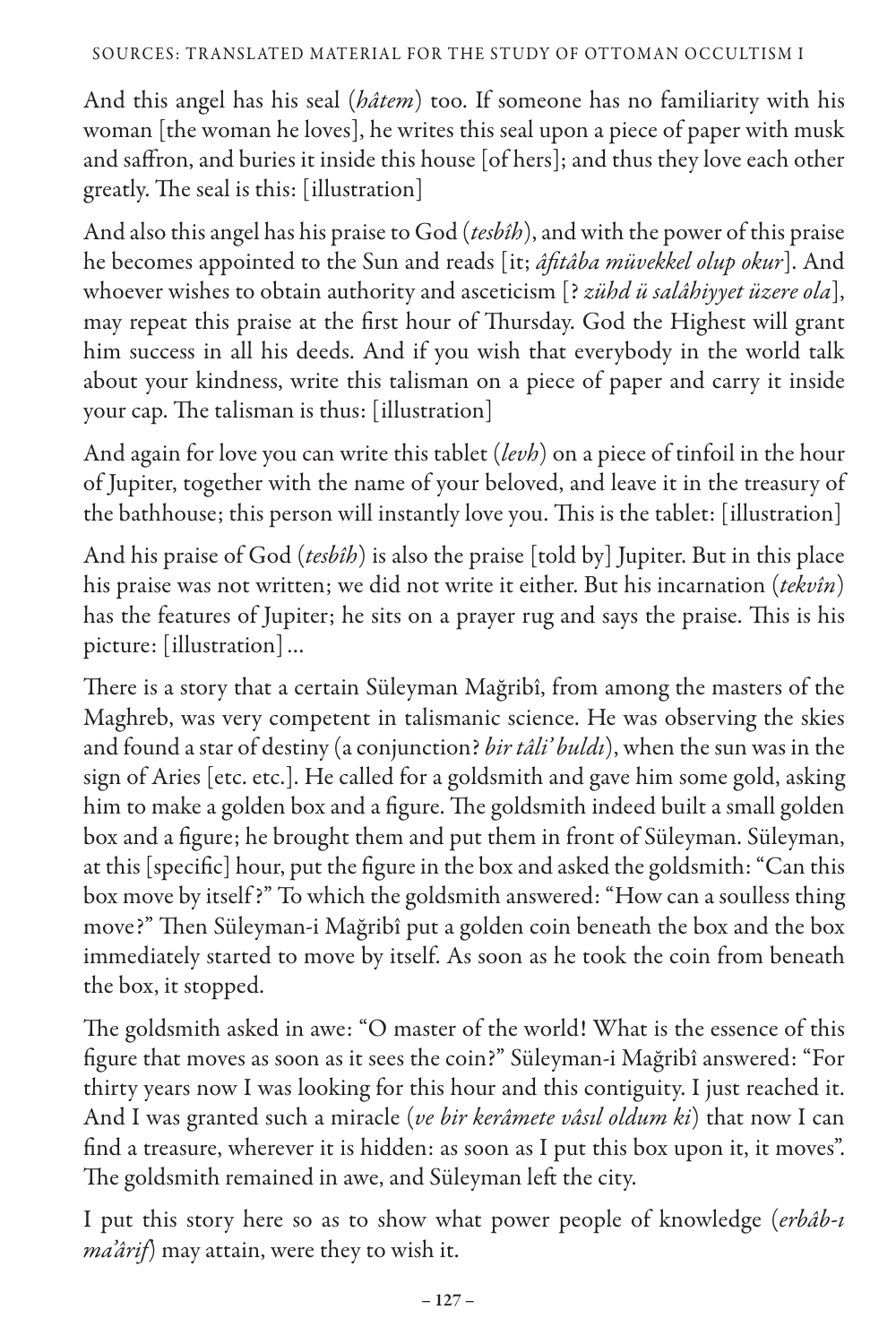Source: F. Büyükkarcı (ed.), *Firdevsī-i Ṭavīl and his Da'vet-nāme: Interpretation, Transcription, Index, Facsimile and Microfiche* (Cambridge 1995), 149–151 (instructions and the *Ahd-name*), 113 (need to know the celestial signs), 160–161 (the Sun on Sagittarius), 175 (story of Süleyman Mağribî).

 $\sim$ 

Notes on occult practices contained in miscellanies (*mecmua*):

Section on the knowledge of magic (*nârencât*): If you want to enchant (*teshîr idesin*) somebody, first you calculate [the *ebced* number of ] his/her name and the name of his/her mother. [Then] you subtract by twelve. If the remainder is one, then Aries is his sign, Mars is his star, he is male, Tuesday is his day, Tuesday is his night, he is dependent upon fire (*oda müte'allıkdir*). If the remainder is two, Taurus is her sign, Venus is her star, she is female, Friday is her day, Tuesday is her night, she is dependent upon earth. If the remainder is three, Gemini is his sign, Mercury is his star, he is male, Wednesday is his day, Sunday is his night, he is dependent upon air. If the remainder is four, Cancer is her sign, Moon is her star, she is female, Monday is her day, Friday is her night, she is dependent upon water. If the remainder is five, Leo is his sign, Sun is his star, he is male, Sunday is his day, Thursday is his night, he is dependent upon fire. If the remainder is six, Virgo is her sign, Mercury is her star, she is female, her day is Wednesday, her night is Sunday, she is dependent upon earth. If the remainder is seven, Libra is his sign, Venus is his star, he is male, Fiday is his day, Tuesday is his night, he is dependent upon air. If the remainder is eight, Scorpio is his sign, Mars is his star, he is male, Tuesday is his day, Saturday is his night, he is dependent on water. If the remainder is nine, Sagittarius is his sign, Jupiter is his star, he is male, Thursday is his day, Wednesday is his night, he is dependent upon fire. If the remainder is ten, Capricornus is her sign, Saturn is her star, she is female, her day is Saturday, her night is Wednesday, she is dependent upon earth. If the remainder is eleven, Aquarius is his sign, Saturn is his star, he is male, Saturday is his day, Wednesday is his night, he is dependent upon air. If the remainder is twelve, Pisces is her sign, Jupiter is her star, she is female, her day is Thursday, her night is Monday, and she is dependent upon water.

The small calculation (*cümel-i sağîrdir*): *elif* 1, *be* 2, *cim* 3, *dal* 4, *he* 5, *vav* 6, *ze* 7, *ḥa*  8, *ṭi* 9, *ye* 10, *kāf* 8, *lam* 6, *mim* 4, *nun* 2, *sin* zero (*sâkıt*), *'ayn* 10, *fe* 8, *ṣad* 3, *ḳaf* 4, *rı* 8, *şın* zero, *te* 4, *se* 8, *hı* zero, *zel* 4, *ḍad* 8, *ẓı* zero, *gayn* 4.<sup>1</sup> For instance, according

<sup>1</sup> Actually, this is a version not of the "small calculation" (*cümel-i sağir*) but of the "smallest" one (*cümel-i asğar*); but there too, the values of the letters from *ṣad* onwards differ slightly: M. Mercanlıgil, *Ebced hesabı* (Ankara 1960), 25–26.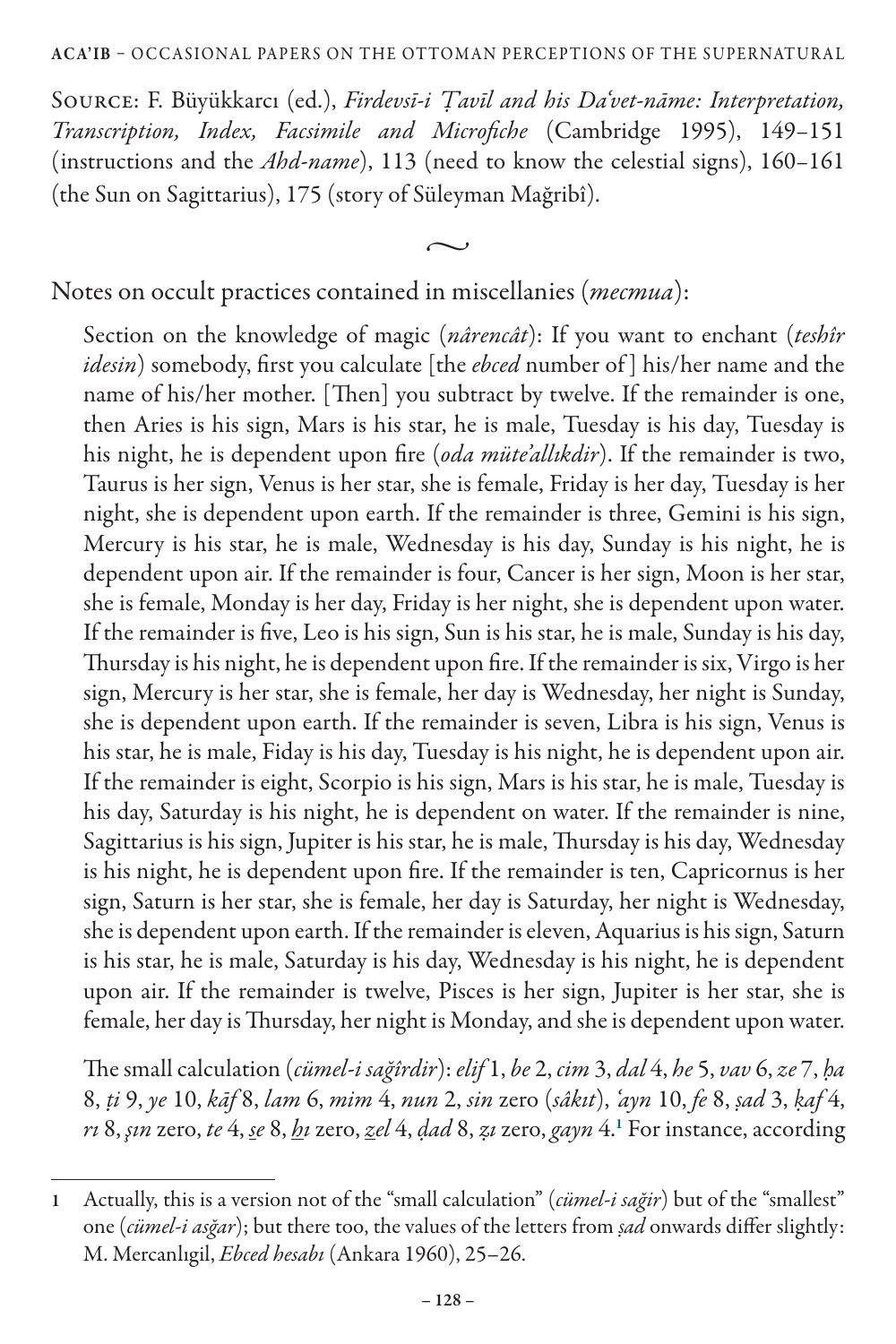## S OURCES: tra nsl ated material for the study of Ottoman occultism I

to the small calculation, if your beloved's (*matlûbun*) name is Muḥammed and his mother's name is 'Â'işe: *mim* 4, *ḥa* 8, *mim* 4, *dal* 4, *'ayn* 10, *elif* 1, *ye* 10, *şın*  zero, *he* 5. We subtracted twelve from the total, 36 was gone, the remainder is nine [*sic*; in fact, it is 46–12–12–12=10, and it is according to this remainder that the following result is deduced]. We learnt that the beloved's ascendant is Capricornus, and his star is Saturn.

…Great subjugation (*teshîr-i azîm*): Take a hair from the beloved's (*matlûbun*) hair, read upon it this Quranic verse twenty-one times and throw it to fire; he will get conquered (*musahhar*); this is tested (*gayet mücerrebdir*): [Quran 44/10–11]

Subjugation of the heart (*teshîr-i kalb*): To conquer a heart, recite after the evening prayer the holy prayers seventy times, the Fatiha a hundred twenty-one times, the Duha [Q. 93] forty-one times, the holy prayers again another seventy times, the Ihlas [Q. 112] seven times, the verse of Kursi [Q2/2256] three times, and then pray. Recite this in prayer for eleven full days. If it does not work, then count another eleven nights. If it does not work again, count another eleven nights for a third time; he will be conquered for sure. If he is not, then it is not possible and he will die (*mümkin değildir helâk ola*). With God's permission, this is tested.

Source: A. Esen, "An Ottoman Miscellany Compiled in the Eighteenth Century (Textual Analysis, Transcription and Comparative Text)", unpublished MA thesis, Boğaziçi University, 2019, 267–268 (f. 75a) and 270–271 (f. 76a).

If someone for example cuts a garment on Sunday, he will suffer grief and sadness: it is not auspicious. On Mondays it is according to one tradition blessed, according to another there will be disturbance. When cut on Tuesdays, it will remain over, burnt in fire, or drowned in water: It will not be auspicious. When cut on Wednesdays, good fortune will come easily. When cut on Thursdays, a wise man's knowledge and an ignoramus' property will increase. When cut on Fridays, he'll have a long life and find dignity. When cut on Saturdays, someone will become ill; as long as he wears this garment the manifold pain in his body will not cease, unless he donates (something). For example, the rules of wearing clothes are like this. This should be known. Do not be careless about it…

Remedy (*fâ'ide*): Against toothache shave on Saturday, collect the hair, [burn it], fumigate the teeth, and take an oath. Do not shave again on that day. It is approved (*mücerrebdür*)…

Do not go eastwards Monday and Saturday, or westwards Sunday and Friday. O my most faithful friend, by no means go northwards on Tuesday and Wednesday! Do not plan to go southwards on Thursday: this is what Bū Alī [Ibn Sīna] advises…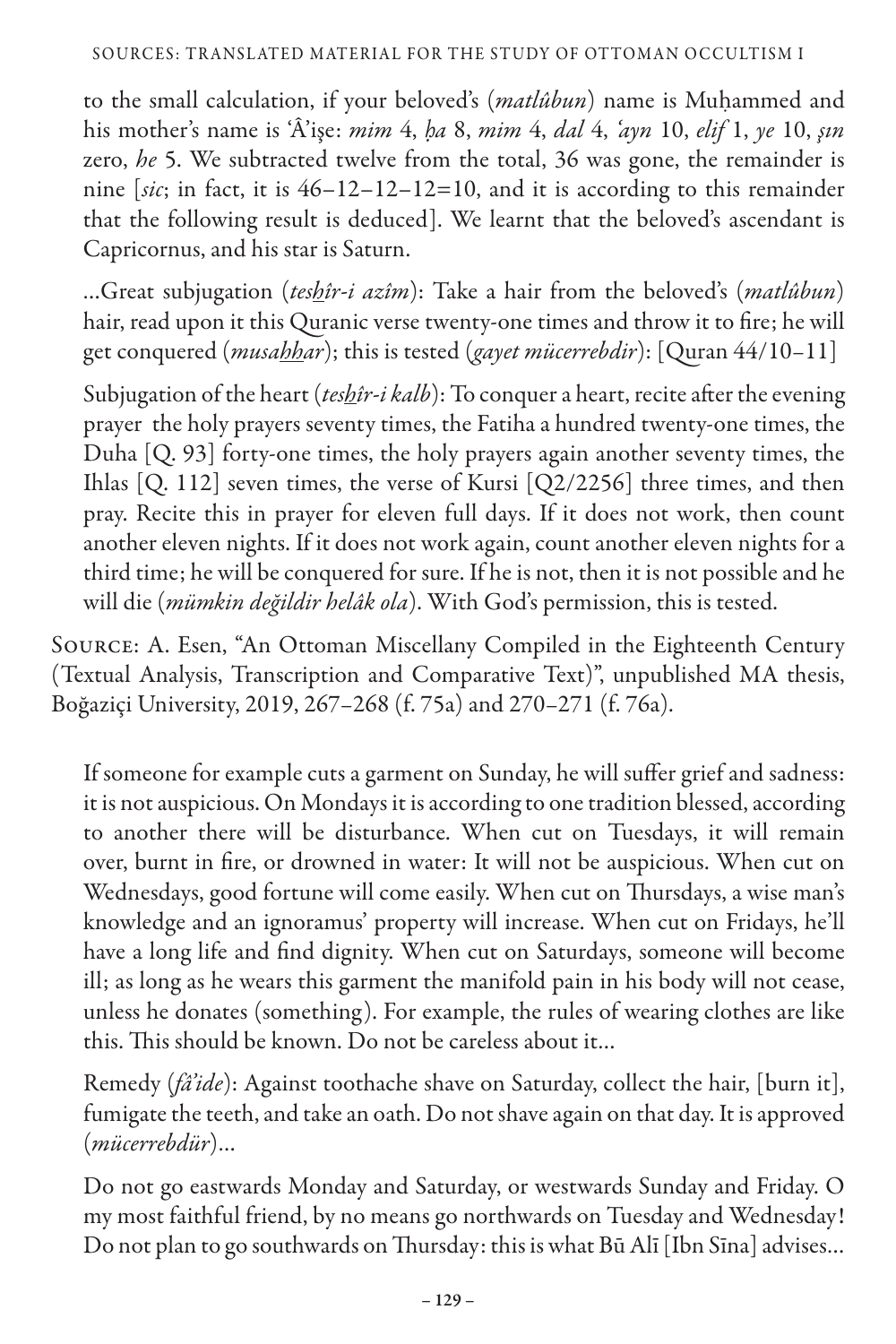This is the *Surḫubād* prayer:<sup>2</sup> One day [someone] came to the prophet Solomon and said, "I am one of the torments of God—may he be exalted!- My name is Surhubād." The prophet Solomon asked, "What are you doing and where is your homeland?" He answered, "O messenger of God, my residence is in the human body, there I stay, and I flow in the same way that the blood flows in the 360 veins. First of all, I cause headache, then loss of hair, I make him bald […]" When Solomon heard this he said, "Don't set him free, kill him!"—this he said, and Surhubād said, "O Solomon, you cannot kill me." [...] And Solomon gave up. And as there came no prayer against Surḫubād from God the Almighty, no remedy was found against him.

[God sends a prayer to Muhammad in order to cure 'Umar from erysipelas/ Surhubād]: In the name of God, the most gracious, the most merciful! In the name of God, come out, in the name of God, come out, in the name of God […] come out! In honor of the Quran of the Prophet—peace be upon him—come out! Come out in honor of the hundred and twenty-four thousand prophets, come out in honor of the three hundred messengers, come out in honor of Gabriel, Michael, Israfil and Azrail! Come out in honor of the Eight Paradises and in honor of the Seven Hells! Come out in honor of the sun and the moon! Come out in honor of Harut and Marut, come out in honor of the Seven Sleepers. Come out in honor of the saints of Syria and Khorasan, come out in honor of the saints of the land of Rum, come out in honor of the saints sleeping in Mecca and Medina! […] *Ḥasanātin felekin, ḥasanātin felekin, ḥasanātin felekin! Şerr ber-aşīyen, şerr ber-aşīyen, şerr ber-aşīyen, qarqaraşīyen qarqaraşīyen qarqaraşīyen, bi-ḫuẕẕetin biḫuẕẕetin, mülḥaqan mülḥaqan mülḥaqan, unṭafan unṭafan unṭafan, bihī bihī bihī*, keep silent, keep silent, keep silent! Come out by these words, come out by the six thousand six hundred and sixty-six verses and the three hundred and sixty tenths of the Quran! Come out, if you are a wind or a wolf, if you are a moving wind, if you are a white or a black wind, if you are a hemorrhoid or one of the fairies (*perī*) of Muhammad Mustafa, if you are one of the fairies behind the mountain Kaf, if you are from this world, come out! If you are at the top or the base of the well, if you are on the foot of a tree or under a roof, if you are near a tree or if you are one of the fairies who are near old houses, on the ground of fig-trees or on a strand, come out! If you are one of the fairies who are crossroads, mills, and in the dark, if you are the pain in the heart, if you are one who has come and mixed with the

<sup>2</sup> "Red wind", a translation of the Arabic *rīḥ al-aḥmār*; the name of a demon but also erysipelas, the well-known skin disease. See Gisela Procházka-Eisl and Hülya Çelik, *Texts on Popular Learning in Early Modern Ottoman Times*, vol. I: *Hidden Treasures: Selected Texts from Ottoman Mecmū'as (Miscellanies)* (Cambridge 2015), 200–201.